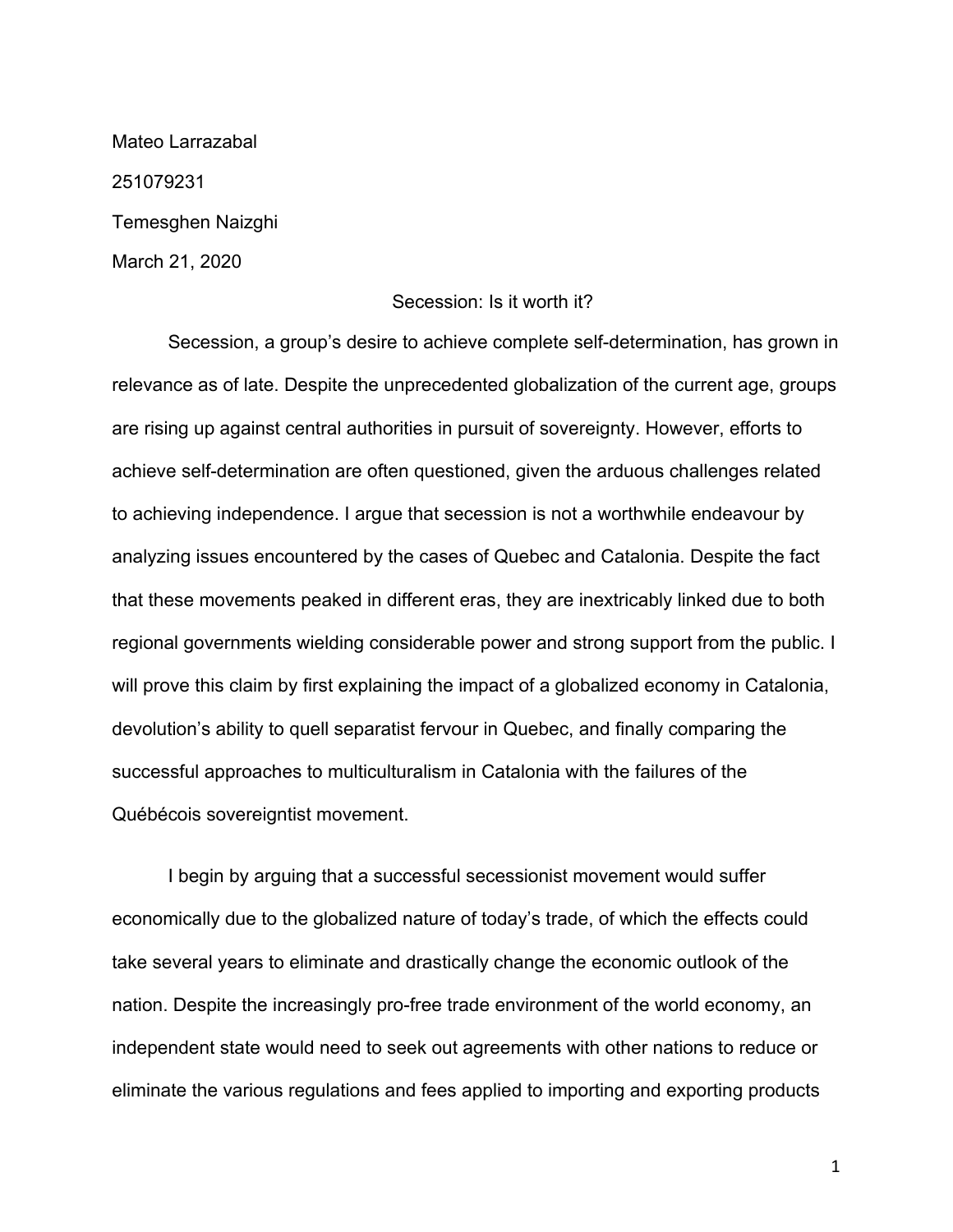(Castells 277). In the case of an independent Catalonia, increased trade friction with Spain, its largest trade partner, would harm the local economy (Castells 289). Catalonian products would not be able to compete with firms from Spain and the rest of the European Union (De La Torre 329). A poor economic environment could cause capital flight in Catalonia, as companies leave for better business climates (De La Torre 329). Moreover, given that secession often involves two polarized parties, it is unlikely that an economic agreement could be made between a new state and its former central government (Castells 294). As such, secession is not worthwhile due to the severe repercussions of increased trade friction that would fall upon a newly independent state.

In objection to the aforementioned, the effects of an economic slowdown would be diminished due to the new administration's ability to implement necessary reforms before the complete implementation of trade regulation. Tax funds which previously went to the central government would be in the possession of the new state, granting additional flexibility to implement state-led programs (Castells 292). Moreover, due to the unprecedented period of worldwide trade liberalization, countries now sell products all over the world, lessening the dependence on a single partner (Castells 289). Such an effect is abundantly clear in Catalonia's economy, which has decreased exports to the rest of Spain from 63.5% in 1995 to 47.1% in 2011 (Castells 289). In addition, the Catalonian government would have complete control over the economic future of the country, a stark change from the central government's history of promulgating legislation that inhibited Catalan growth (Castells 292). Improved political decision making would have a permanent effect on the new state, as legislation would be enacted to benefit the national interest. Therefore, one can conclude that independence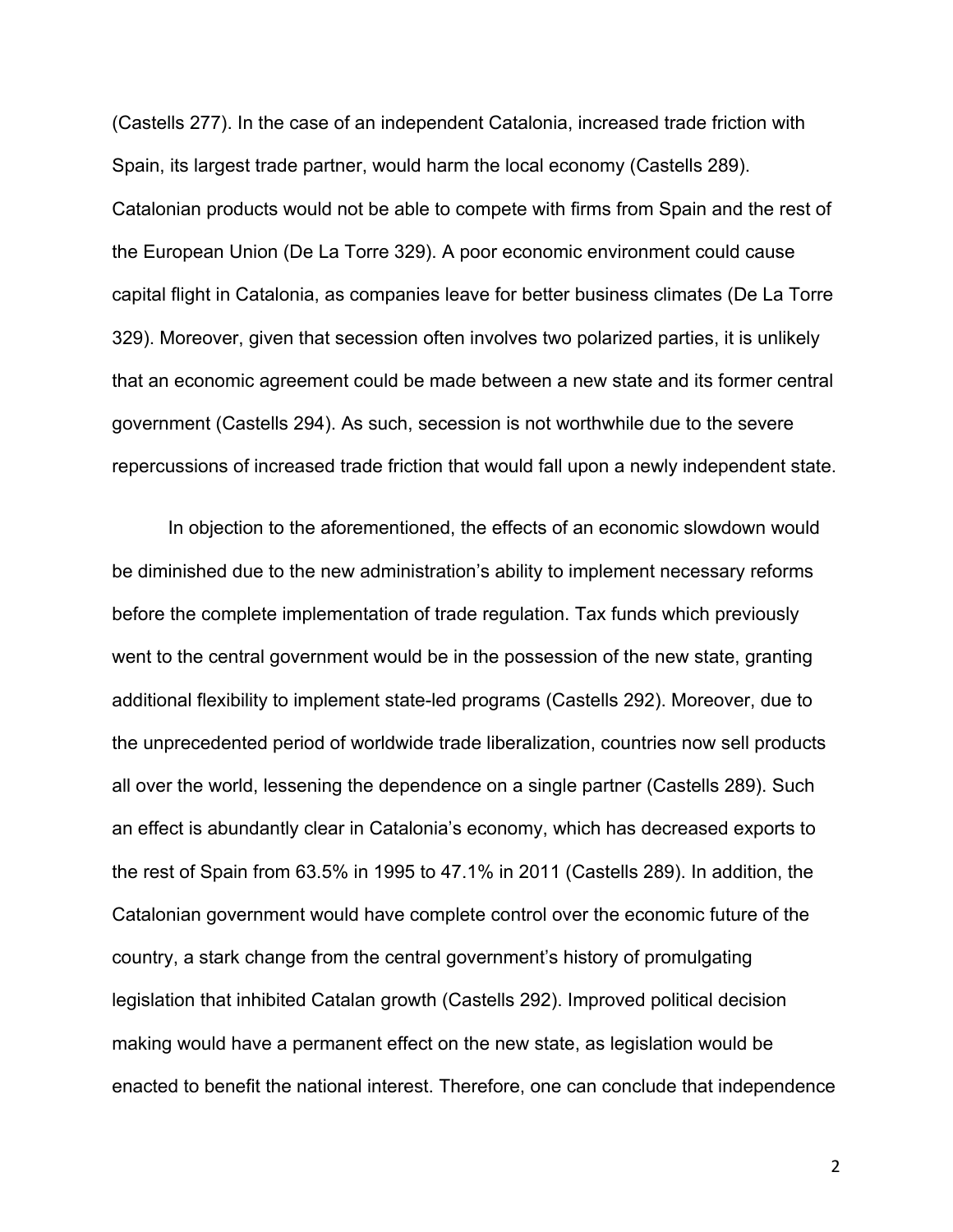is an economically feasible endeavour, as an empowered government would nullify the short-term consequences.

Nevertheless, a major issue that has not been taken into account is the economic effect of international recognition. By entering the global community, the country is granted access to markets and resources all around the world that help sustain and kickstart the fledgling economy (Muro, Vidal et al. 180). Achieving recognition from great powers of the world, such as the United States, China, Russia, and the United Kingdom grant the new state legitimacy and encourages the rest of the world to follow suit (Muro, Vidal et al. 179). The unanimous international response rejecting the Catalonian Declaration of Independence in 2017 effectively limited Catalonia to an independent state in name only (Muro, Vidal et al. 177). Regardless if a new state were to emerge, it would not be able to thrive and prosper due to its exclusion from international institutions, essentially relegating it to informal economic exchanges to survive (Muro, Vidal et al. 180). As such, the argument that sovereignty grants countries economic freedom is defeated. From hosting rallies to referendums, the process of achieving independence is lengthy and arduous. The failure to receive international recognition renders these efforts as pointless, as the economy is unable to function properly.

Having discussed the economic challenges to secession, I will now explain how political devolution reduces separatist sentiments. Decentralization strengthens regional governments, as they have greater legislative power over their jurisdiction. An empowered local authority gives citizens the confidence that a transition to independence would be seamless by virtue of the government's experience with leading large-scale public institutions, such as healthcare and education (Dion 280). However,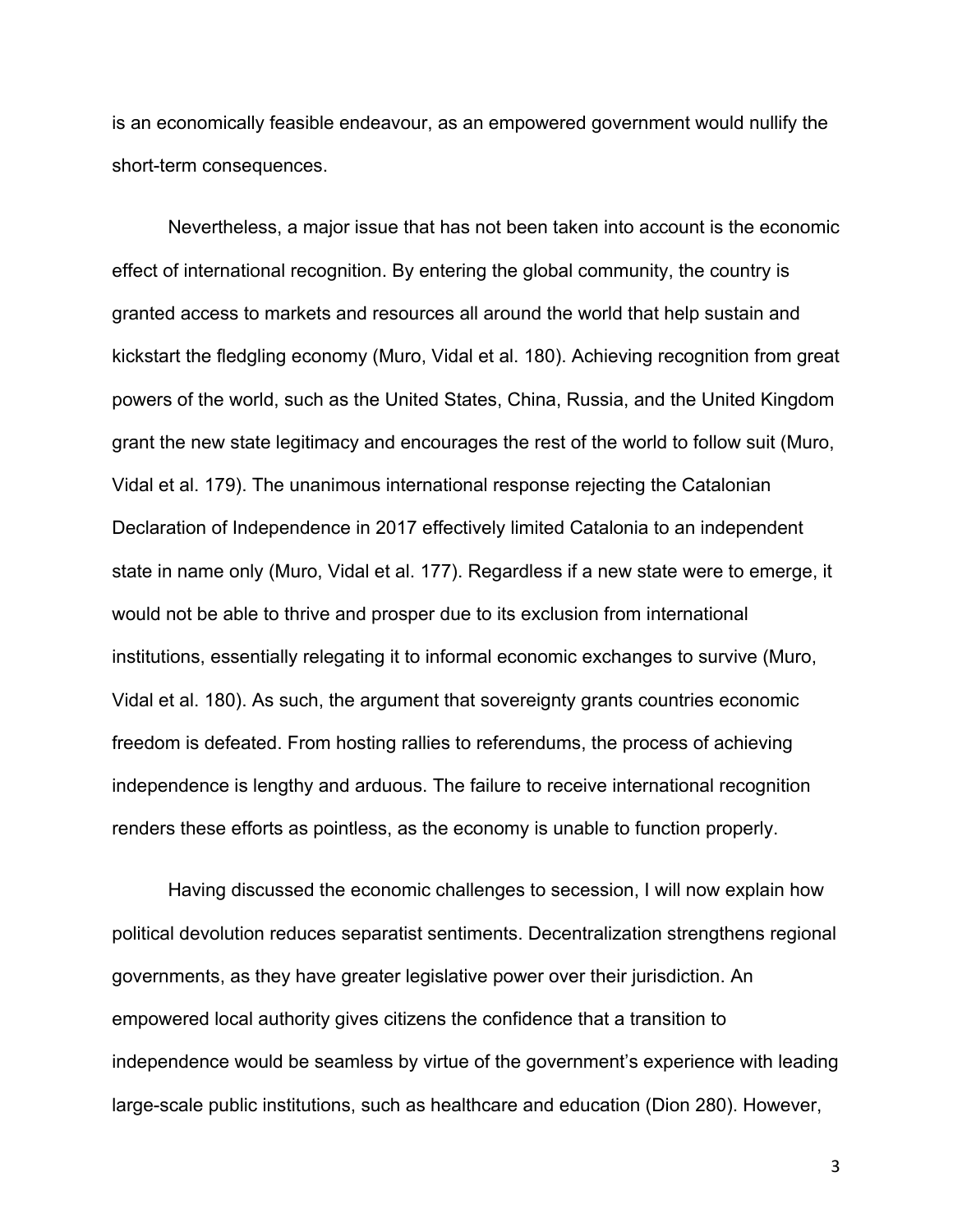devolution makes it harder to convince citizens that the central government is an oppressive force working against their interests, an effect which decreases public interest in independence (Dion 279). Said impact has been found in Quebec, as a 1993 Canadian federal election poll found that reforming the constitution, a key issue which inspired a record high in support for Québécois sovereignty, ranked last in a list of ten topics, behind issues such as unemployment and crime (Dion 281). While devolution may inspire a renewed desire for self-determination, the intensity of said movement is greatly diminished. Devolution grants greater power to citizens and prevents the emergence of a widespread anti-central government sentiment. Seeking secession is not an advantageous endeavour, as devolution satisfies the general population's demands.

In spite of this, a widespread sense of suspicion towards the central government due to its treatment of member states. The failure by federal governments to grant distinct societies special recognition causes groups to feel as if their unique way of life is under threat, a problem which can only be remedied via secession. In the case of Quebec, various attempts to reform the constitution to accommodate the status of the Québécois peoples within Canada sparked a wave of sovereigntist sentiment (Dion 281). In a series of 1991 polls revealed that only 26% of Quebeckers found the relationship with the rest of Canada as beneficial (Blais, Nadeau 92). Groups are not sufficiently protected under a devolved system where subnational regions are granted equal amounts of power (Kylmicka 128). In providing special recognition to distinct regions, the central government recognizes a unique society by providing additional legislative powers not shared by other subnational regions (Kylmicka 127). However,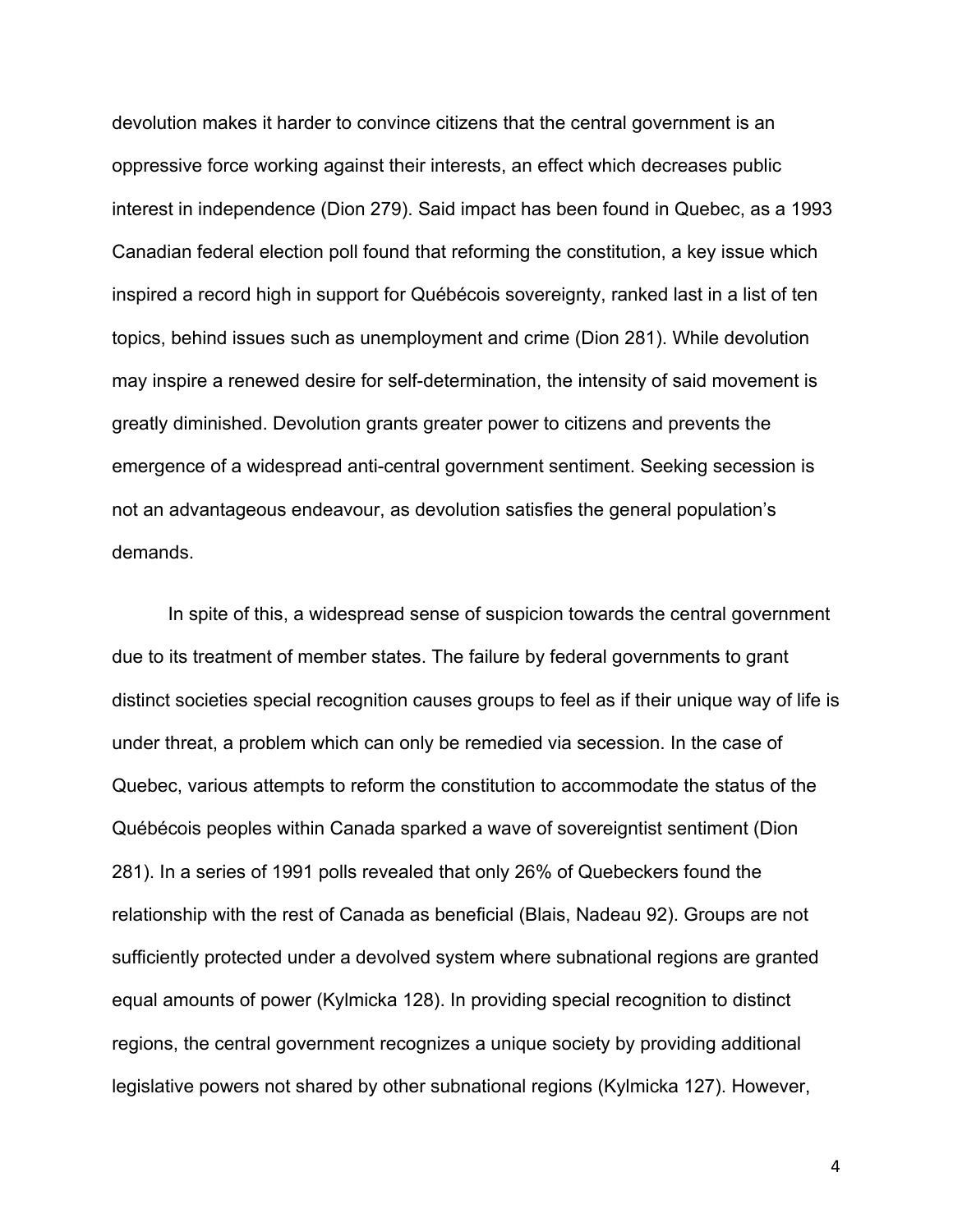this is nigh on impossible to achieve due to opposition from the ethnic majority of the nation (Kylmicka 127). Through secession, one is able to protect and preserve the survival of one's distinct culture, thereby making said efforts meaningful and noble.

While devolution seemingly does not meet the needs of the people, having two levels of government develops a citizen who identifies with both their region and the nation, thereby diminishing secessionist sentiments (Guibernau 71). This is clear in Quebec, where despite the rich history of regional nationalism, it was reported in 2003 that 79% of Quebeckers had a sense of attachment to Canada (Guibernau 68). Moreover, the high percentage of citizens identifying with Canada is in spite of the fact that 55% of Québécois reported that they were being treated unfairly by the federal government (Guibernau 68). Devolution satisfies the demands of local elites by offering them power and prestige through an empowered regional government wherein politicians have the freedom to implement various changes to their jurisdiction (Guibernau 71). Québécois culture is preserved through the local authorities' powers governing education, employment, and language, where pro-Francophone policies have been implemented (Guibernau 52). While decentralizing power does strengthen attachment to one's region, it does not lead to a widespread movement demanding complete sovereignty. Through a strong regional government, many of the issues concerning constituents are resolved in a legislature specifically catered to serving said region. As such, secession satisfies the demand for self-determination by offering citizens the power to preserve their unique society locally while being able to voice their concerns through the national legislature.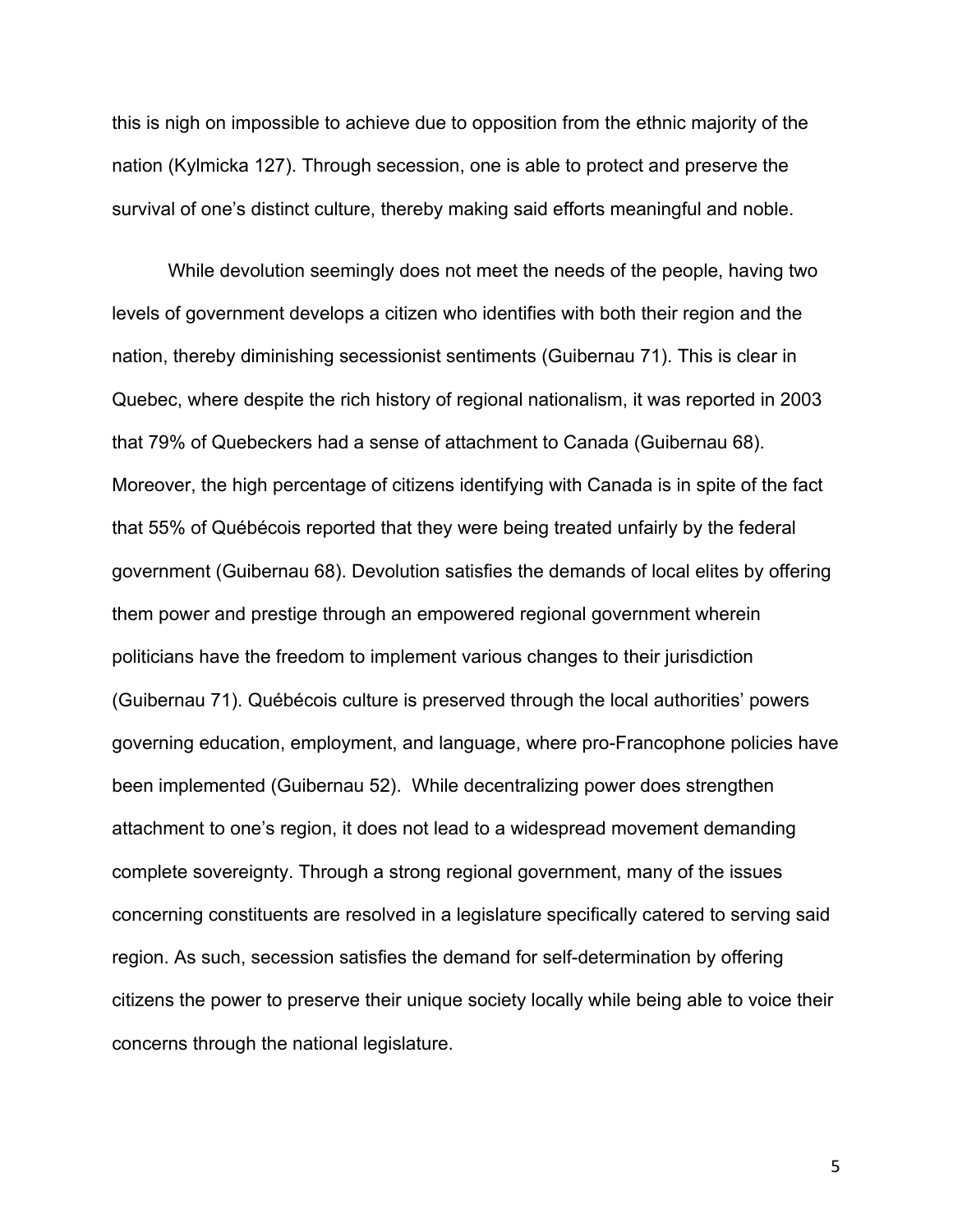My last argument explains why secession is not a worthwhile struggle due to the rise of multiculturalism, which has eroded the idea of the ethnic nation-state. The embrace of diversity worldwide has relegated the idea of protecting one's culture via independence to obscurity. Quebec, a place where thousands have flocked to in search of a better life, is a case wherein multiculturalism has posed a major challenge to separatist movements (Piche 20). Large-scale immigration has created a considerable portion of the population that does not identify with the local culture and by extension, secession (Piche 20). Given the fact that the independence movement's main tenet is protecting Québécois culture and the French language, the foreign-born population are a major voting bloc that is vehemently against leaving Canada (Piche 20). Achieving self-determination would not be reflective of the population, which could create ethnically based issues in the new state. In a multicultural society, diversity protects cultures by celebrating the different traditions of peoples. In doing so, a key principle of secession is achieved, which therefore defeats the purpose of achieving independence. The decline of the ethnic nation-state has left secession as a useless pursuit from a previous age.

While societies are certainly no longer culturally homogenous, pursuing secession remains a valuable pursuit. Local governments have begun to take advantage of immigrants by enacting policies that attempt to involve new citizens to form a sense of belonging within their communities. Instead of forging an identity through ethnicity, regions have taken to creating a national community through common language and a clear territorial boundary, as seen in Catalonia (Conversi and Jeram 59). Despite a wave of immigration from Latin America, North Africa, and Asia beginning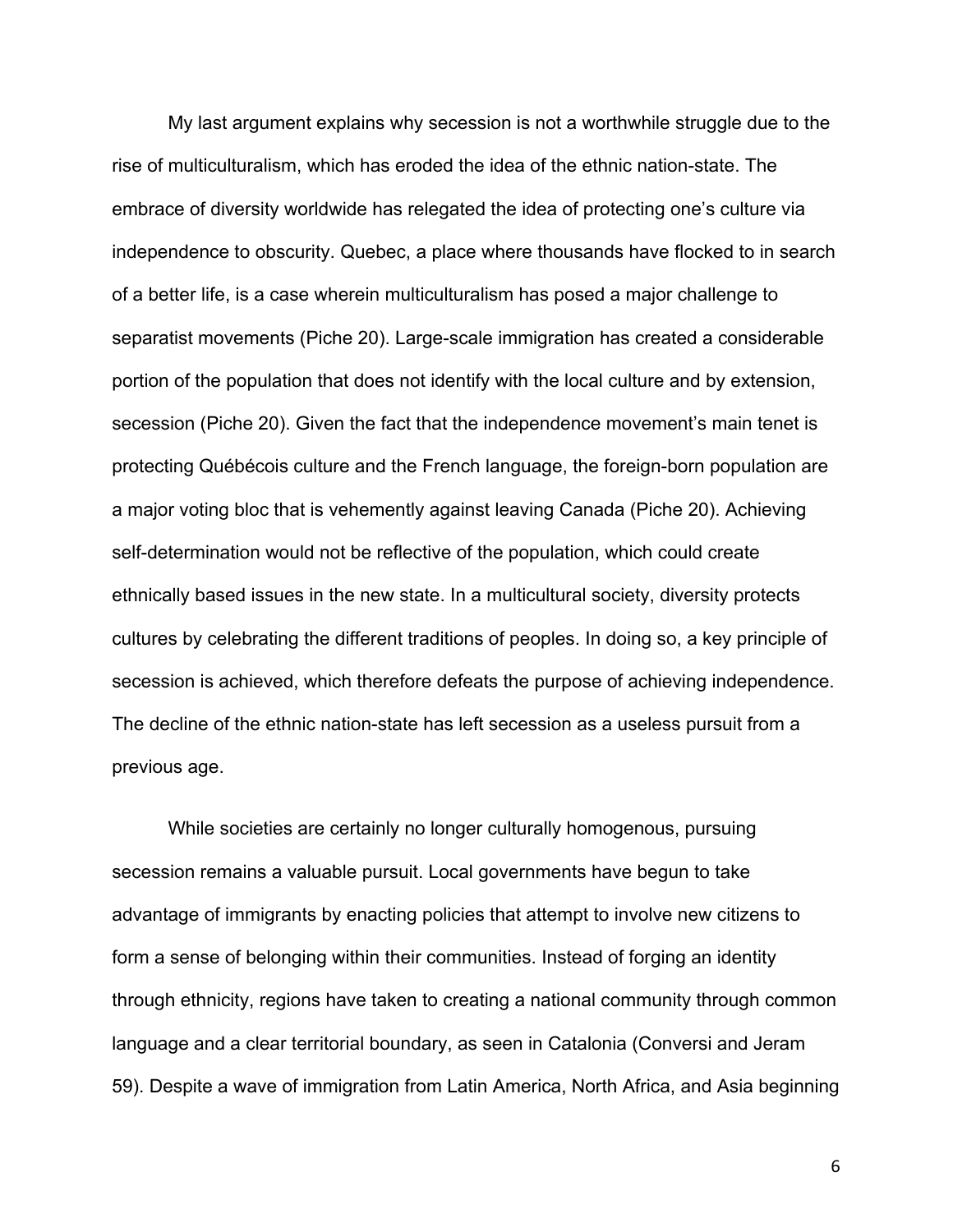in the 1990s, Catalonian society has managed to preserve its identity as a distinct society within Spain (Conversi and Jeram 58). Authorities have promoted social cohesion by supporting Catalan as the *lingua franca* of the region (Conversi and Jeram 59). In adopting a more civic form of nationalism that values equality and tolerance, immigrants are included in the nation and the prospects for secession are protected as foreigners are no longer marginalized (Conversi and Jeram 62)). While immigrants currently are not staunch supporters of independence, the gap in support for secession between ethnic and immigrant Catalans is narrowing, partly due to the inclusive approach headed by the government (Conversi and Jeram 62). By adopting more inclusive policies, separatist movements can re-invent themselves and thrive in a multicultural age. As a result of this change, secession remains a noble ambition that continues to hold value today.

Despite the fact that civic nationalism has helped integrate immigrants to the region, clashes in traditions between cultures inhibits the development of an inclusive society. For example, immigrants often identify with a different religion than that of what the majority of the population does. In the case of Quebec, the tradition of *laïcité*, the policy of secularism in the public sphere, has dampened the image of the independence movement (Dupré 229). The rise in tensions with religious policy has shifted the definition of the Québécois nation from the French language to emphasizing a strictly secular society (Dupré 229). Such a shift has impeded the development of an inclusive form of nationalism in the region, as immigrants, who tend to be more religious, are now under attack from the regional government (Dupré 229). In doing so, the civic nationalism bound together by a common language is being undermined by efforts from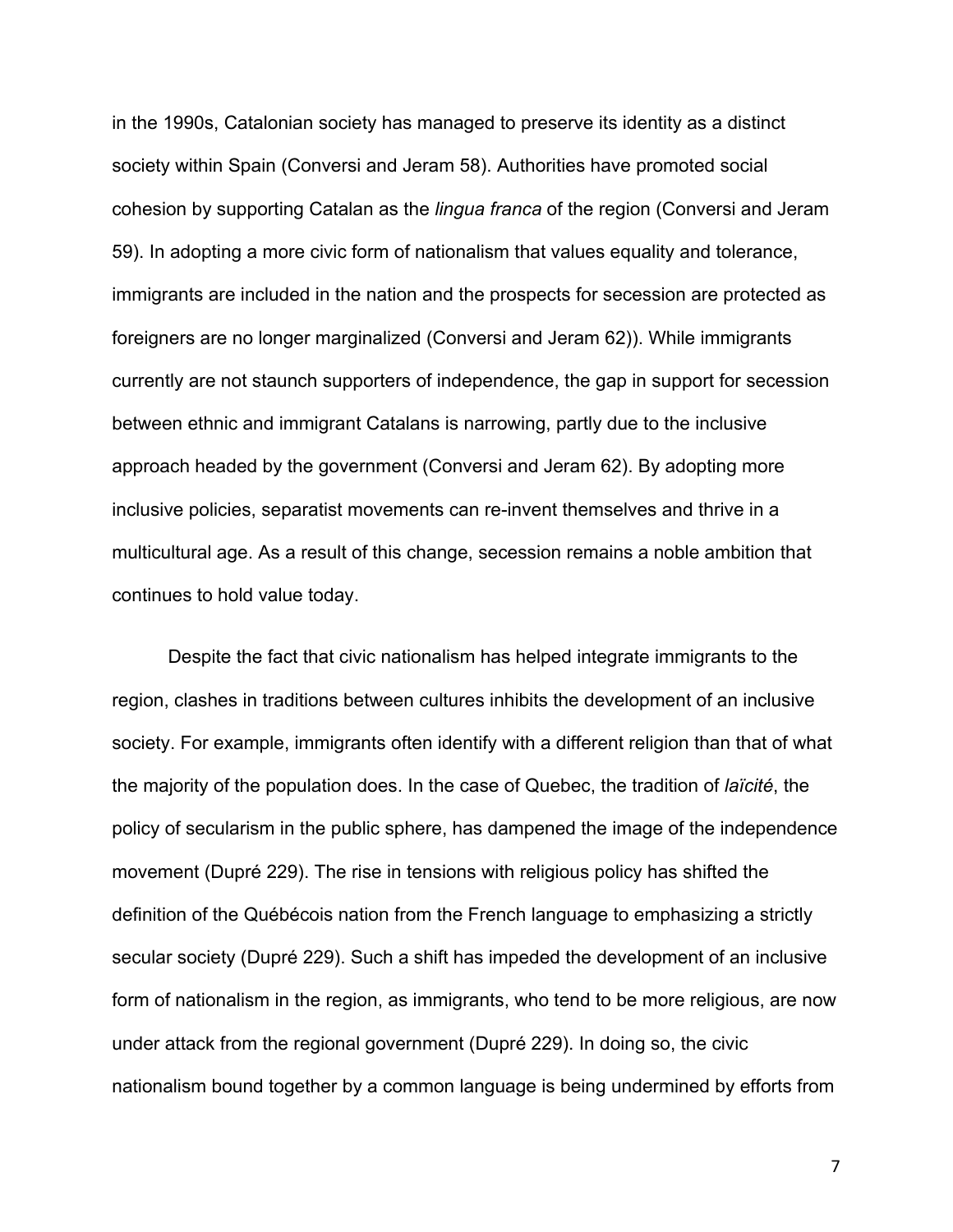the Québécois majority to preserve their traditions within the institutional framework of the state (Dupré 230). The differences in cultures eventually leads to fissures between foreigners and their hosts, which reduces the tolerant attitude of society. As such, secessionism's tendency to rely upon exclusionary ethnic nationalism proves it is an outdated idea no longer worth pursuing in today's age.

To conclude, secession is an outdated idea that is not worth pursuing given the economic, political, and cultural conditions of today's world. I argued that trade friction, decentralized power distribution, and the emergence of multiculturalism as factors explaining why seeking independence is no longer worthwhile. From analyzing the various successes and failures found in Quebec and Catalonia, it is clear that secession is not an advantageous investment of time and resources. Nevertheless, independence movements remain extremely relevant in today's fragmented geopolitical landscape and deserves to be followed closely.